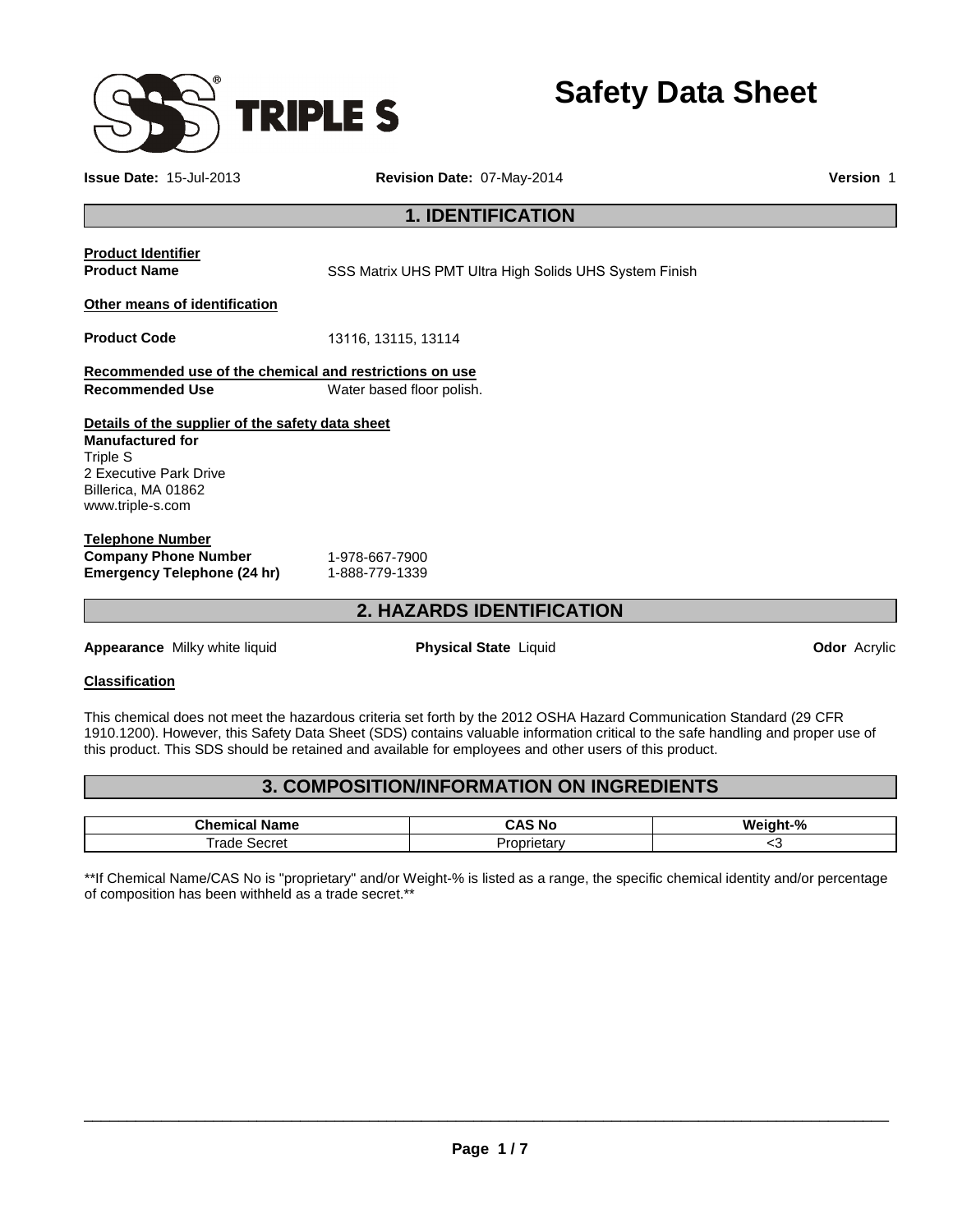## **4. FIRST-AID MEASURES**

\_\_\_\_\_\_\_\_\_\_\_\_\_\_\_\_\_\_\_\_\_\_\_\_\_\_\_\_\_\_\_\_\_\_\_\_\_\_\_\_\_\_\_\_\_\_\_\_\_\_\_\_\_\_\_\_\_\_\_\_\_\_\_\_\_\_\_\_\_\_\_\_\_\_\_\_\_\_\_\_\_\_\_\_\_\_\_\_\_\_\_\_\_

|  | <b>First Aid Measures</b> |  |
|--|---------------------------|--|
|  |                           |  |

| <b>Eye Contact</b>                  | Rinse immediately with plenty of water, also under the eyelids, for at least 15 minutes. If<br>eye irritation persists: Get medical advice/attention. |
|-------------------------------------|-------------------------------------------------------------------------------------------------------------------------------------------------------|
| <b>Skin Contact</b>                 | Wash with soap and water. If irritation persists, seek medical attention.                                                                             |
| <b>Inhalation</b>                   | None under normal use conditions.                                                                                                                     |
| Ingestion                           | Give large quantities of water. Do not induce vomiting. Get medical attention.                                                                        |
| Most important symptoms and effects |                                                                                                                                                       |
| <b>Symptoms</b>                     | Prolonged or repeated skin contact may cause irritation. Eye contact may be slightly<br>irritating.                                                   |
|                                     | Indication of any immediate medical attention and special treatment needed                                                                            |

**Notes to Physician**  Treat symptomatically.

## **5. FIRE-FIGHTING MEASURES**

### **Suitable Extinguishing Media**

Use extinguishing measures that are appropriate to local circumstances and the surrounding environment.

**Unsuitable Extinguishing Media** Not determined.

#### **Specific Hazards Arising from the Chemical**

None known.

#### **Protective equipment and precautions for firefighters**

As in any fire, wear self-contained breathing apparatus pressure-demand, MSHA/NIOSH (approved or equivalent) and full protective gear.

## **6. ACCIDENTAL RELEASE MEASURES**

#### **Personal precautions, protective equipment and emergency procedures**

**Personal Precautions Use personal protective equipment as required.** 

#### **Methods and material for containment and cleaning up**

**Methods for Containment** Prevent further leakage or spillage if safe to do so.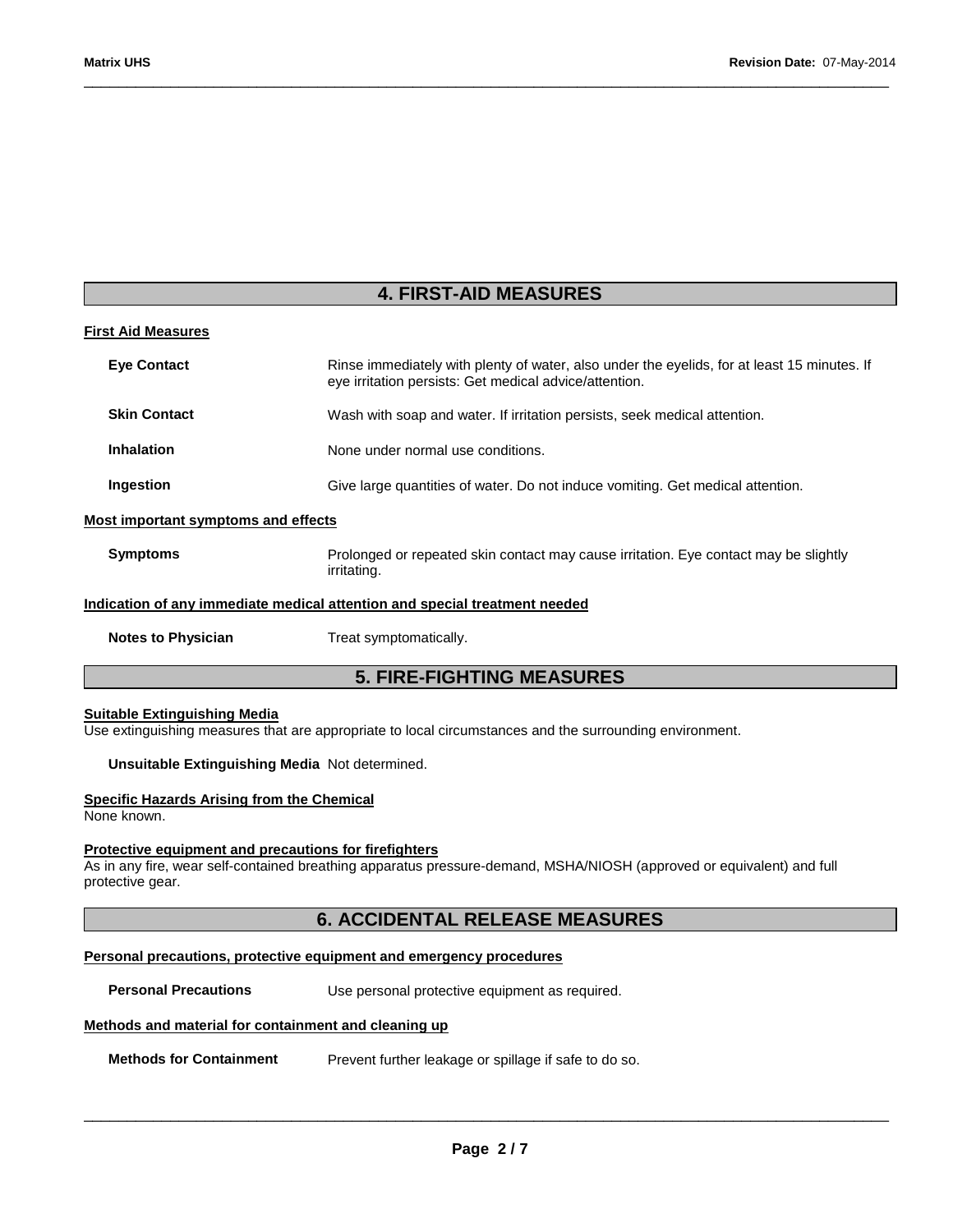#### \_\_\_\_\_\_\_\_\_\_\_\_\_\_\_\_\_\_\_\_\_\_\_\_\_\_\_\_\_\_\_\_\_\_\_\_\_\_\_\_\_\_\_\_\_\_\_\_\_\_\_\_\_\_\_\_\_\_\_\_\_\_\_\_\_\_\_\_\_\_\_\_\_\_\_\_\_\_\_\_\_\_\_\_\_\_\_\_\_\_\_\_\_ **Methods for Clean-Up** Flood area with water and then mop up. Dispose of in accordance with federal, state and local regulations.

| <b>7. HANDLING AND STORAGE</b>                               |                                                                                                               |  |
|--------------------------------------------------------------|---------------------------------------------------------------------------------------------------------------|--|
| <b>Precautions for safe handling</b>                         |                                                                                                               |  |
| <b>Advice on Safe Handling</b>                               | Handle in accordance with good industrial hygiene and safety practice. Do not destroy or<br>deface the label. |  |
| Conditions for safe storage, including any incompatibilities |                                                                                                               |  |
| <b>Storage Conditions</b>                                    | Keep containers tightly closed in a dry, cool and well-ventilated place. Store containers<br>upright.         |  |
| <b>Incompatible Materials</b>                                | None known based on information supplied.                                                                     |  |
|                                                              | 8. EXPOSURE CONTROLS/PERSONAL PROTECTION                                                                      |  |
| <b>Exposure Guidelines</b>                                   | No exposure limits noted for ingredient(s)                                                                    |  |
| <b>Appropriate engineering controls</b>                      |                                                                                                               |  |
| <b>Engineering Controls</b>                                  | Ensure adequate ventilation, especially in confined areas.                                                    |  |
|                                                              | Individual protection measures, such as personal protective equipment                                         |  |
| <b>Eye/Face Protection</b>                                   | Goggles.                                                                                                      |  |
| <b>Skin and Body Protection</b>                              | Wear suitable protective clothing.                                                                            |  |
| <b>Respiratory Protection</b>                                | Ensure adequate ventilation, especially in confined areas.                                                    |  |
|                                                              | General Hygiene Considerations Handle in accordance with good industrial hygiene and safety practice.         |  |

**9. PHYSICAL AND CHEMICAL PROPERTIES** 

#### **Information on basic physical and chemical properties**

| <b>Physical State</b> |  |
|-----------------------|--|
| Appearance            |  |
| Color                 |  |

**Property CONSERVITY IS Values Values Remarks • Method Remarks • Method pH** 8.3-9.3 **Melting Point/Freezing Point Wort available Boiling Point/Boiling Range Mot determined<br>
<b>Flash Point Communism** None (will not be **Evaporation Rate Flammability (Solid, Gas) n/a-liquid**<br> **Upper Flammability Limits** Not determined **Upper Flammability Limits** 

**Liquid Appearance Milky white liquid contract of the Codor Codor Christian Acrylic Milky white which contract of the Odor Threshold Codor Acrylic Mot det Milky white which contract a contract of Milky white which contract a cont** 

**None (will not burn)**<br>Not determined

Not determined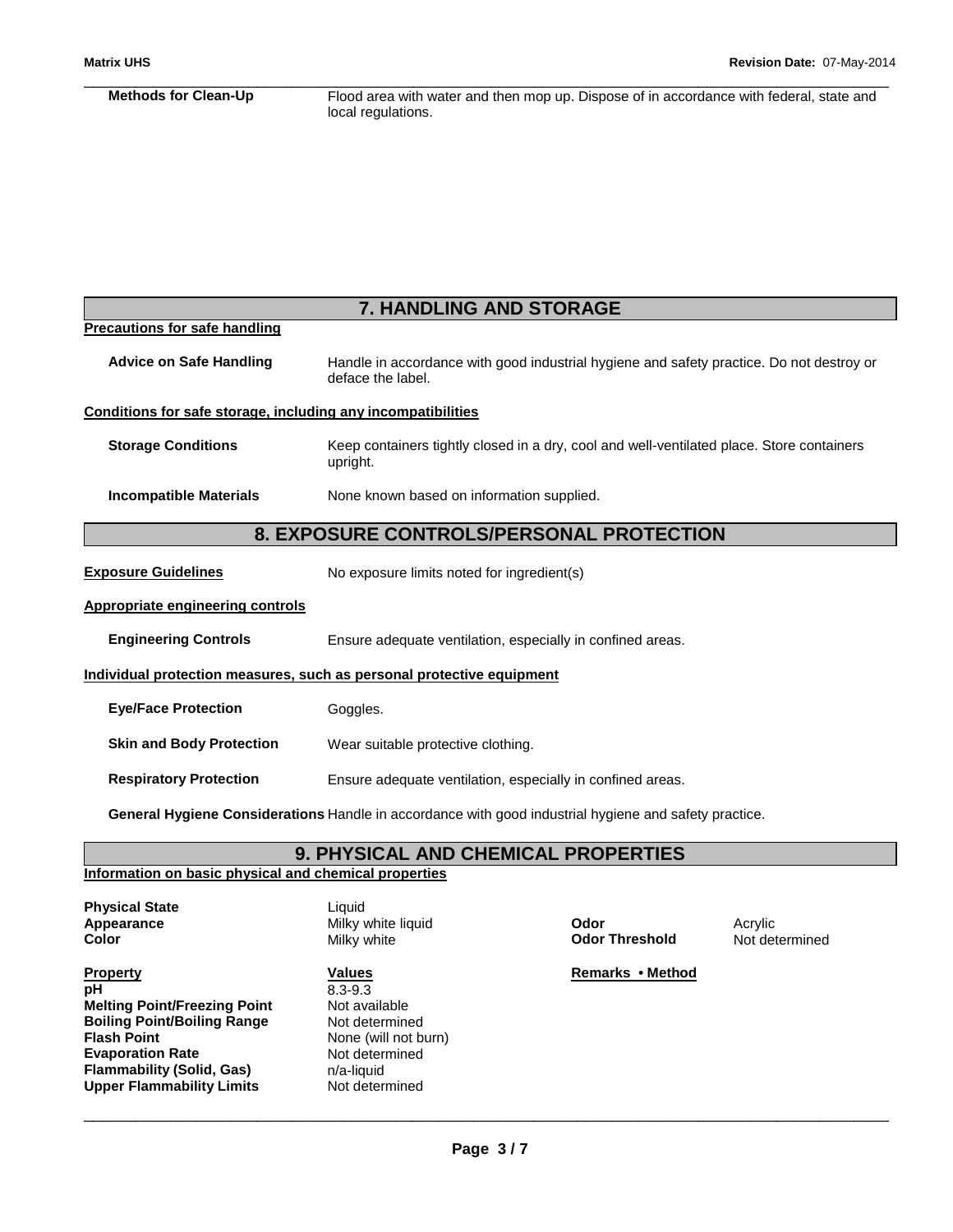| <b>Lower Flammability Limit</b>     | Not determined |             |  |
|-------------------------------------|----------------|-------------|--|
| <b>Vapor Pressure</b>               | Not available  |             |  |
| <b>Vapor Density</b>                | Not determined |             |  |
| <b>Specific Gravity</b>             | 1.022          | $(1=Water)$ |  |
| <b>Water Solubility</b>             | Emulsifiable   |             |  |
| Solubility in other solvents        | Not determined |             |  |
| <b>Partition Coefficient</b>        | Not determined |             |  |
| <b>Auto-ignition Temperature</b>    | Not determined |             |  |
| <b>Decomposition Temperature</b>    | Not determined |             |  |
| <b>Kinematic Viscosity</b>          | Not determined |             |  |
| <b>Dynamic Viscosity</b>            | Not determined |             |  |
| <b>Explosive Properties</b>         | Not determined |             |  |
| <b>Oxidizing Properties</b>         | Not determined |             |  |
| <b>10. STABILITY AND REACTIVITY</b> |                |             |  |

#### **Reactivity**

Not reactive under normal conditions.

#### **Chemical Stability**

Stable under recommended storage conditions.

#### **Possibility of Hazardous Reactions**

None under normal processing.

#### **Conditions to Avoid**

None known.

#### **Incompatible Materials**

None known based on information supplied.

#### **Hazardous Decomposition Products**

None known based on information supplied.

## **11. TOXICOLOGICAL INFORMATION**

#### **Information on likely routes of exposure**

| <b>Product Information</b> |                                                                                                       |
|----------------------------|-------------------------------------------------------------------------------------------------------|
| <b>Eye Contact</b>         | Avoid contact with eyes.                                                                              |
| <b>Skin Contact</b>        | Avoid contact with skin.                                                                              |
| <b>Inhalation</b>          | Under normal conditions of intended use, this material is not expected to be an inhalation<br>hazard. |
| Ingestion                  | Do not taste or swallow.                                                                              |

### **Component Information**

| <b>Chemical Name</b> | Oral LD50            | Dermal LD50                                   | <b>Inhalation LC50</b>               |
|----------------------|----------------------|-----------------------------------------------|--------------------------------------|
| <b>Trade Secret</b>  | $= 1920$ mg/kg (Rat) | $= 4200 \mu L/kg$ (Rabbit) = 6 mL/kg (<br>Rat | $>$ 5240 mg/m <sup>3</sup> (Rat) 4 h |
| Trade Secret         | $=$ 3000 mg/kg (Rat) | $>$ 5000 mg/kg (Rabbit)                       | $> 6.4$ mg/L (Rat) 4 h               |
| <b>Trade Secret</b>  | $= 3200$ mg/kg (Rat) | > 15200 mg/kg (Rat)                           |                                      |

#### **Information on physical, chemical and toxicological effects**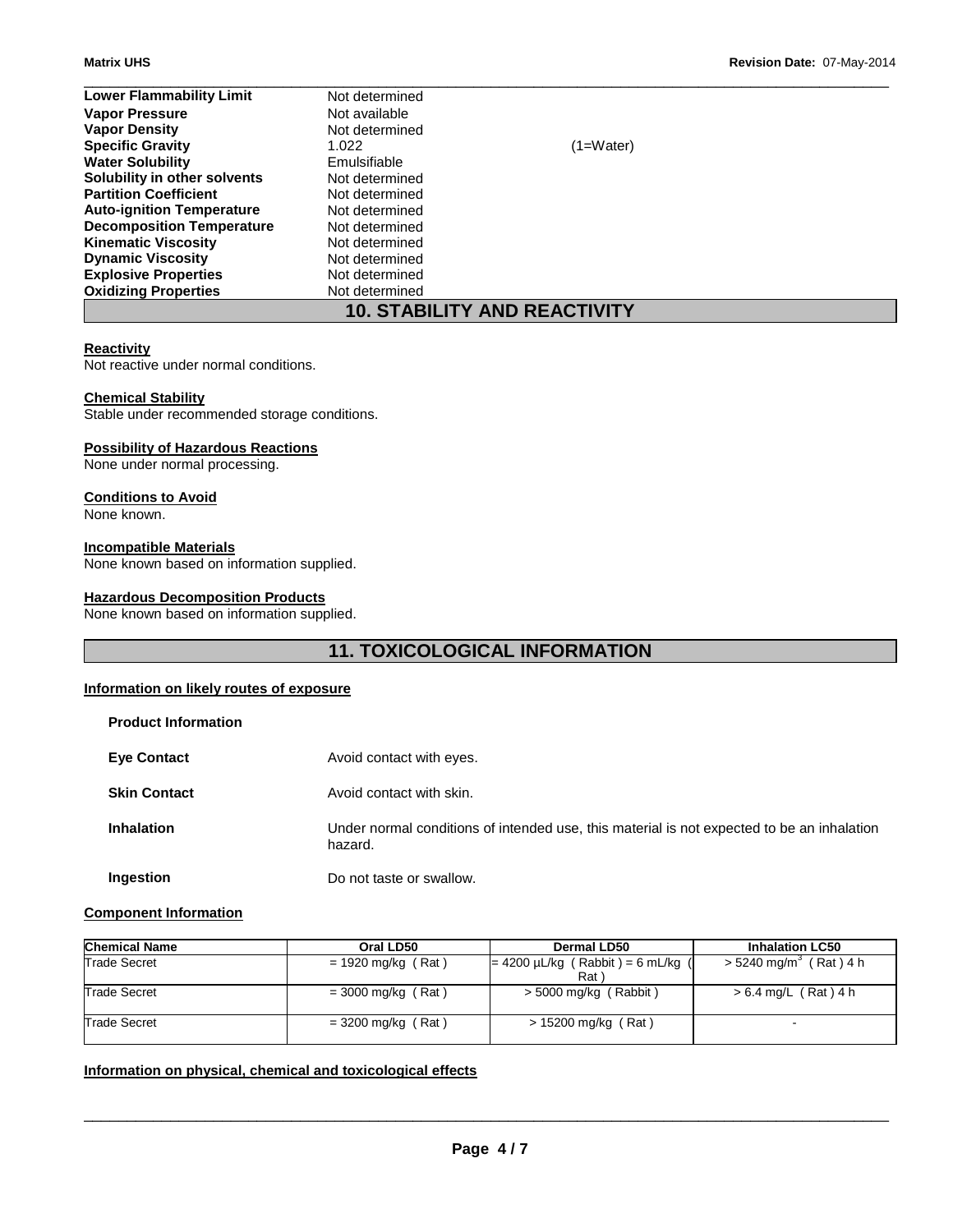\_\_\_\_\_\_\_\_\_\_\_\_\_\_\_\_\_\_\_\_\_\_\_\_\_\_\_\_\_\_\_\_\_\_\_\_\_\_\_\_\_\_\_\_\_\_\_\_\_\_\_\_\_\_\_\_\_\_\_\_\_\_\_\_\_\_\_\_\_\_\_\_\_\_\_\_\_\_\_\_\_\_\_\_\_\_\_\_\_\_\_\_\_ **Symptoms** Please see section 4 of this SDS for symptoms.

#### **Delayed and immediate effects as well as chronic effects from short and long-term exposure**

**Carcinogenicity** This product does not contain any carcinogens or potential carcinogens as listed by OSHA, IARC or NTP.

#### **Numerical measures of toxicity**

Not determined

## **12. ECOLOGICAL INFORMATION**

### **Ecotoxicity**

An environmental hazard cannot be excluded in the event of unprofessional handling or disposal.

| <b>Chemical Name</b> | Algae/aquatic plants  | Fish                         | <b>Toxicity to</b> | <b>Crustacea</b>          |
|----------------------|-----------------------|------------------------------|--------------------|---------------------------|
|                      |                       |                              | microorganisms     |                           |
| Trade Secret         |                       | 11400 - 15700: 96 h          |                    | 3940 - 4670: 48 h Daphnia |
|                      |                       | Oncorhynchus mykiss mg/L     |                    | magna mg/L EC50           |
|                      |                       | LC50 flow-through 11600 -    |                    |                           |
|                      |                       | 16700: 96 h Pimephales       |                    |                           |
|                      |                       | promelas mg/L LC50 flow-     |                    |                           |
|                      |                       | through 10000: 96 h          |                    |                           |
|                      |                       | Lepomis macrochirus mg/L     |                    |                           |
|                      |                       | LC50 static 19100 - 23900:   |                    |                           |
|                      |                       | 96 h Lepomis macrochirus     |                    |                           |
|                      |                       | mg/L LC50 flow-through       |                    |                           |
|                      |                       | 13400: 96 h Salmo gairdneri  |                    |                           |
|                      |                       | mg/L LC50 flow-through       |                    |                           |
| Trade Secret         |                       | 10.4 - 12.0: 96 h Pimephales |                    |                           |
|                      |                       | promelas mg/L LC50 flow-     |                    |                           |
|                      |                       | through                      |                    |                           |
| Trade Secret         | 18.4: 72 h            | 30: 96 h Pimephales          |                    | 95: 96 h Daphnia magna    |
|                      | Pseudokirchneriella   | promelas mg/L LC50           |                    | mg/L LC50                 |
|                      | subcapitata mg/L EC50 |                              |                    |                           |

#### **Persistence/Degradability**

Not determined.

#### **Bioaccumulation**

Not determined.

#### **Mobility**

| .<br><b>Chemical</b><br>' Name | <b>Coefficient</b><br>Partition |
|--------------------------------|---------------------------------|
| Frade                          | 70                              |
| Secret                         | $\mathbf{r}$                    |
| .                              | 7. I O                          |
| .                              | $\sim$ $\sim$                   |

#### **Other Adverse Effects**

Not determined

## **13. DISPOSAL CONSIDERATIONS**

#### **Waste Treatment Methods**

| <b>Disposal of Wastes</b>     | Disposal should be in accordance with applicable regional, national and local laws and<br>regulations. |
|-------------------------------|--------------------------------------------------------------------------------------------------------|
| <b>Contaminated Packaging</b> | Disposal should be in accordance with applicable regional, national and local laws and<br>regulations. |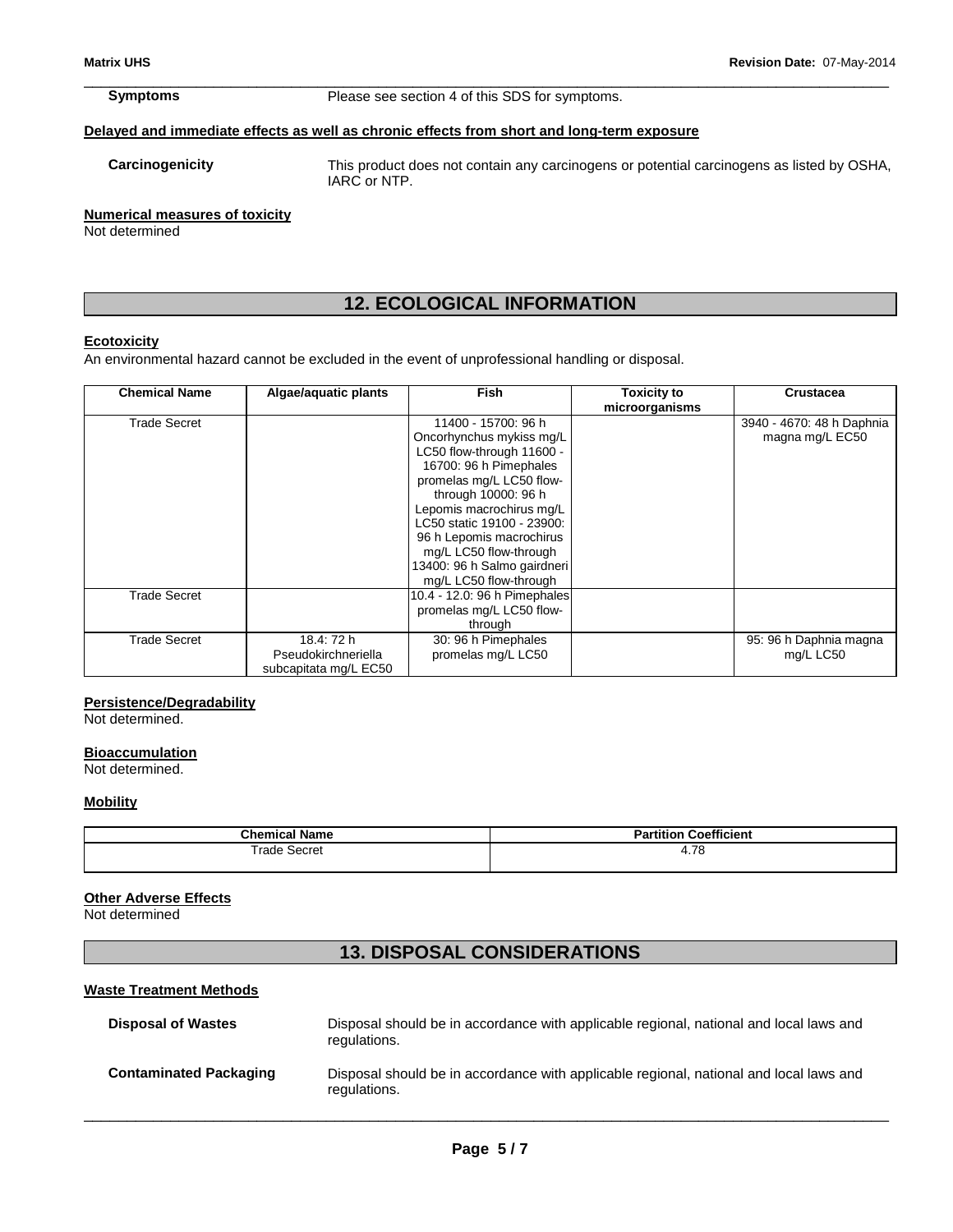|             | <b>14. TRANSPORT INFORMATION</b> |
|-------------|----------------------------------|
| <u>DOT</u>  | Not regulated                    |
| <u>IATA</u> | Not regulated                    |
| <b>IMDG</b> | Not regulated                    |

## **15. REGULATORY INFORMATION**

\_\_\_\_\_\_\_\_\_\_\_\_\_\_\_\_\_\_\_\_\_\_\_\_\_\_\_\_\_\_\_\_\_\_\_\_\_\_\_\_\_\_\_\_\_\_\_\_\_\_\_\_\_\_\_\_\_\_\_\_\_\_\_\_\_\_\_\_\_\_\_\_\_\_\_\_\_\_\_\_\_\_\_\_\_\_\_\_\_\_\_\_\_

#### **International Inventories**

**TSCA** Listed

#### **Legend:**

**TSCA** - United States Toxic Substances Control Act Section 8(b) Inventory

**DSL/NDSL** - Canadian Domestic Substances List/Non-Domestic Substances List

**EINECS/ELINCS** - European Inventory of Existing Chemical Substances/European List of Notified Chemical Substances

**ENCS** - Japan Existing and New Chemical Substances

**IECSC** - China Inventory of Existing Chemical Substances

**KECL** - Korean Existing and Evaluated Chemical Substances

**PICCS** - Philippines Inventory of Chemicals and Chemical Substances

#### **US Federal Regulations**

### **SARA 313**

| <b>Chemical Name</b> | CAS No | Weight-% | <b>SARA 313 -</b><br>Threshold<br>Values % |
|----------------------|--------|----------|--------------------------------------------|
| rade<br>Secret       |        |          | $\cdot$ $\circ$                            |

#### **US State Regulations**

#### **U.S. State Right-to-Know Regulations**

| - - -<br>Chemical<br>Name | New<br>Jersev | --<br>ма<br>ISCUS | ≅vlvania |
|---------------------------|---------------|-------------------|----------|
| rade<br>Secret<br>.       |               |                   |          |
|                           |               |                   |          |